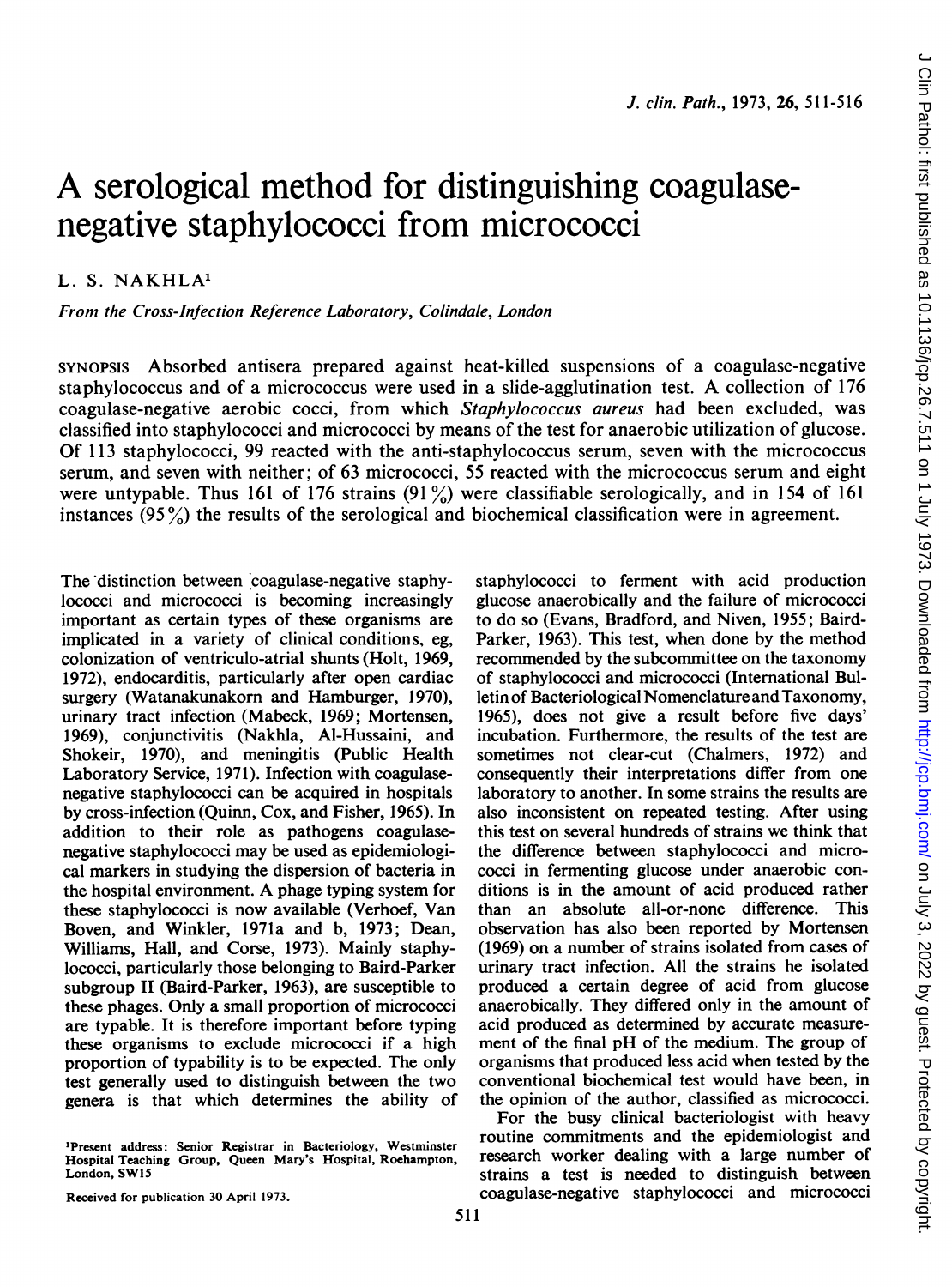with reasonable accuracy and involvement of less material and time. This paper describes an attempt to achieve this by the use of a simple serological test. There are known antigenic differences between staphylococci and micrococci, especially the content of the cell walls of different classes of teichoic acid (Morse, 1963; Davison and Baddily, 1964; Baddily, Brock, Davison, and Partridge, 1968; Grov and Helgeland, 1971). It is such differences which may underlie any possible success in the use of serological tests for distinguishing these two classes of organisms.

#### Materials and Methods

### STAPHYLOCOCCI AND MICROCOCCI

# Vaccine strains

Three strains were selected for preparation of antisera: a Staph. aureus (no. 71/763), a micrococcus (no. 71/764), and a Staph. epidermidis belonging to Baird-Parker (1963) subgroup II (no. 71/781). The first two were isolated from the uniform of nursing staff at Clare Hall Hospital and the third from the nose of a nurse in the same hospital. On repeated testing (three times) these strains gave clear-cut results of biochemical tests, particularly the anaerobic fermentation of glucose.

# Strains of staphylococci and micrococci tested

A total of <sup>176</sup> strains of coagulase-negative staphylococci and micrococci were used in this study. The sources of them were as follows: (1) cultures of nasal swabs of healthy hospital staff (61 strains); (2) urine cultures of patients with urinary tract infection (41 strains), kindly supplied by Dr M. Mortensen, the State Serum Institute, Copenhagen, Denmark; (3) blood and cerebrospinal fluid cultures of cases of bacteraemia following ventriculo-atrial shunt operations (30 strains), kindly supplied by Dr R. J. Holt, Queen Mary's Hospital for Children, Carshalton, Surrey, England; (4) routine blood cultures from hospital patients referred for phage typing (44 strains).

All strains were tested by slide agglutination. The first 31 strains of the first group were tested in addition by precipitation (see below).

### CULTURE MEDIA

For preparation of the vaccines and for growing the organisms before serological typing nutrient agar was used. This consisted of Oxoid nutrient broth no. 2 (code no. CM7) solidified by Oxoid agar no. <sup>3</sup> (code no. L13). Nutrient agar prepared from the same Oxoid broth solidified by shredded agar was used for phage typing. Anaerobic fermentation of glucose was tested in the medium recommended by the subcommittee on the taxonomy of staphylococci and micrococci (International Bulletin of Bacteriological Nomenclature and Taxonomy, 1965). Coagulase testing was done by the tube method using  $10\%$  human plasma in nutrient broth.

### MEDIUM FOR THE GEL-DIFFUSION PRECIPI-TATION TEST

This consisted of a  $1\frac{6}{6}$  solution of agarose (Koch-Light Laboratories, Colnbrook, Bucks) in distilled water. The melted medium was first spread in thin layers on the surfaces of clean microslides followed by a second layer of 4 ml of medium on top of the first and left to solidify. Three sets of five wells, <sup>4</sup> mm apart, were punched out on each slide, one well in the centre surrounded by four wells. The slides were left in the refrigerator at  $4^{\circ}$ C overnight before use.

#### RABBITS

Mixed breed rabbits weighing 3-4 k each were used for preparation of antisera.

#### PREPARATION OF VACCINES

Each vaccine strain was plated on nutrient agar and a single colony subcultured on nutrient broth (Oxoid no. 2) and incubated overnight at 37°C. Nutrient agar plates 14 cm in diameter were flooded with the broth cultures, two plates for each vaccine, and the excess was pipetted off. The plates were incubated at 37°C for 24 hours. The growth obtained was scraped off the surface of the plate with a sterile glass rod bent at a right angle, washed three times in physiological saline  $(0.85\%$  Na Cl) and finally suspended in <sup>25</sup> ml thereof. A heavy suspension was obtained which, when diluted 50 times, had an optical density of  $0.7$  in case of Staph. aureus and the micrococcus and 0.4 in case of Staph. epidermidis. Extinction was read in a Unicam SP 600 spectrophotometer at 600 nm. The organisms were killed by heat at  $65^{\circ}$ C for 30 minutes in a water bath and then plated for sterility before use.

#### IMMUNIZATION

Before inoculation a pre-immune bleed of 10 ml of blood was taken from each rabbit which was thereafter rested for one week. The serum from these blood samples was separated and kept frozen as a control to test for natural antibodies against staphylococci and micrococci. The rabbits were each challenged with a dose of 0-5 ml of the vaccine intravenously; two rabbits were used for each vaccine. After an interval of one week each rabbit was given three doses of <sup>1</sup> ml each intravenously on three successive days of the week for eight weeks.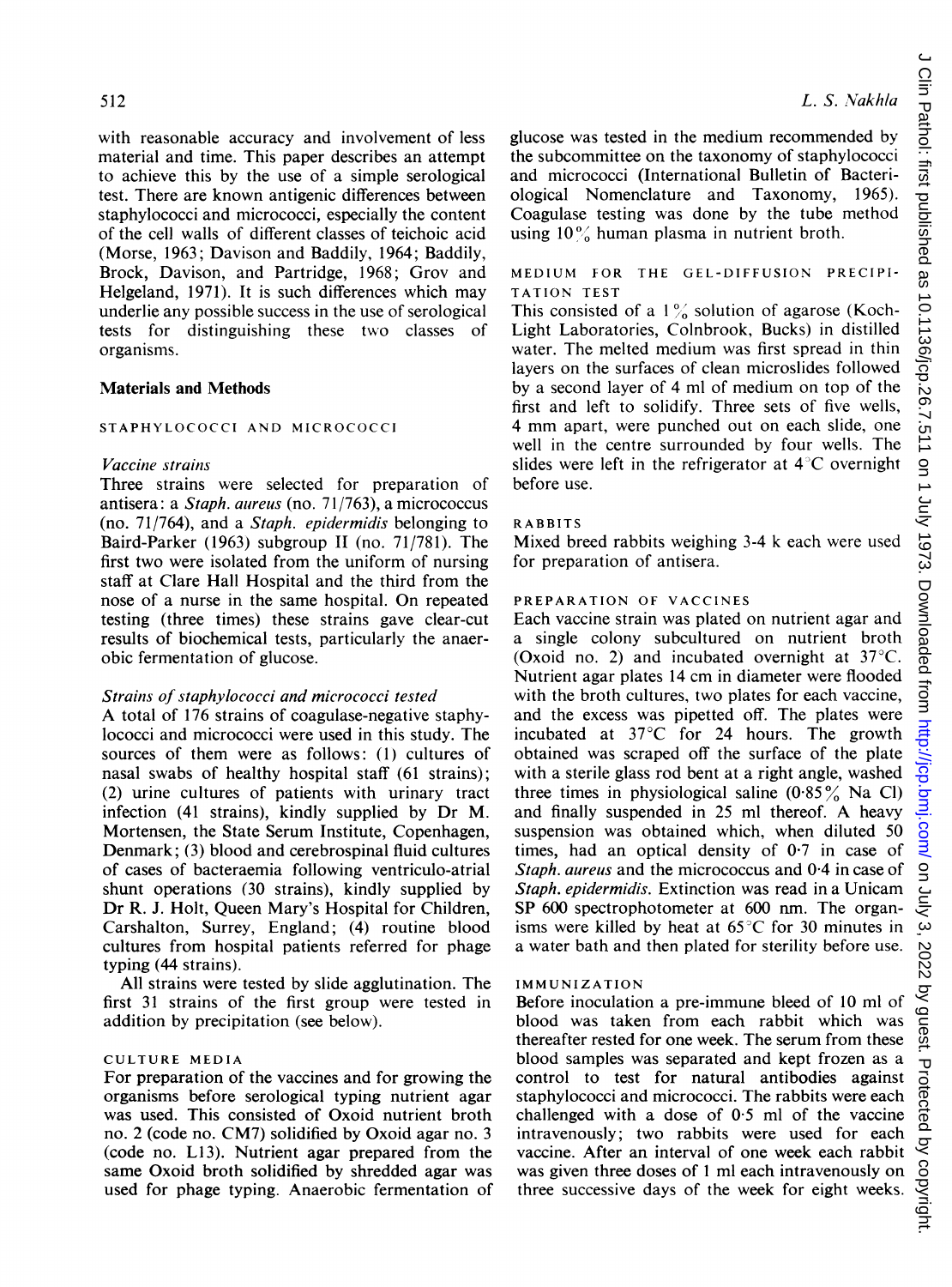The rabbits were bled on the ninth week; 50 ml of blood was taken from each, the serum was separated and kept frozen until use. After a rest period of four weeks a course of immunization of four weeks was repeated for raising more serum.

The titre of the sera (after absorption, see below) with their respective vaccine strains was 1/512 in case of Staph. aureus antiserum, 1/64 in case of Staph. epidermidis antiserum, and 1/128 in case of micrococcus antiserum.

#### ABSORPTION OF SERA

Each antiserum was absorbed separately with each of the other two vaccine strains. Absorption was done by mixing 2 volumes of serum with <sup>1</sup> volume of packed and killed cells. The mixture was left at room temperature for three hours with frequent shaking and then overnight in the refrigerator. The serum was recovered by centrifugation. The absorbed sera were tested by slide agglutination with each of the three vaccine strains to test the efficiency of absorption. One absorption was enough to render the serum non-reactive with the absorbing strain. Overall nine sera were thus available for testing, the three non-absorbed sera and the six absorbed (table I).

| Serum        | Absorbed with | Agglutination of |            |                  | Precipitation of |     |                  |
|--------------|---------------|------------------|------------|------------------|------------------|-----|------------------|
|              |               | SI               | <b>SII</b> | $\boldsymbol{M}$ | <b>SI</b>        | SII | $\boldsymbol{M}$ |
|              | None          |                  |            |                  |                  |     |                  |
|              | н             |                  |            |                  |                  |     |                  |
|              | M             |                  |            |                  |                  |     |                  |
|              | None          |                  |            |                  |                  |     |                  |
| $\mathbf{I}$ |               |                  |            |                  |                  |     |                  |
|              | м             |                  |            |                  |                  |     |                  |
|              | None          |                  |            |                  |                  |     |                  |
| M            |               |                  |            |                  |                  |     |                  |
|              | н             |                  |            |                  |                  |     |                  |

Table I Reactions of sera with the vaccine strains

 $SI =$  staphylococcus, Baird-Parker subgroup I (Staph. aureus)

SII = staphylococcus, Baird-Parker subgroup II

 $M =$  micrococcus

# SEROLOGICAL REACTIONS

The undiluted sera were used to test the strains by slide agglutination and in 31 strains by precipitation as well.

For agglutination, 2-3 loopfuls of the strain grown on nutrient agar overnight were suspended in 0.2 ml of physiological saline in a 3  $\times$   $\frac{1}{2}$  in. tube. Using a pasteur pipette the bacteria were mixed thoroughly and two separate drops were placed on <sup>a</sup> clean microslide. A loopful of serum was mixed with one of the drops (the other served as a control) and the slide was rocked for a few seconds and

observed for agglutination.

The saline suspensions of the vaccine strains and 31 other strains were treated with trypsin and retested: one drop of a  $1.5\%$  solution of trypsin (Difco trypsin powder 1:250, code no. B152) was added to the saline suspension. The pH was adjusted to 8-2 using <sup>a</sup> BDH Universal indicator. The suspension was then incubated at 37°C for two hours and then used for testing as above.

For precipitation bacterial extracts were used as antigens. Extraction was done in physiological saline,  $0.2N$  HCl, and a 5% solution of trichloracetic acid: the growth from a 9 cm agar plate was suspended in 0-4 ml of each of these solutions in  $3 \times \frac{1}{2}$  in tubes and thoroughly mixed on a whirlmixer. The tubes were placed in a boiling water bath for 10 minutes and then removed and allowed to cool. One drop of a  $0.02\%$  phenol red indicator was added to the acid extracts which were neutralized carefully with 0-5N and 0-2N NaOH. The clear supernatant obtained by centrifugation was used as the extract.

Mild extraction was also performed by a slow method at 56°C for two hours aiming at gentle treatment of the antigen(s) concerned.

To perform the precipitation reaction a capillary tube was used to place <sup>1</sup> drop of serum in the central well of the gel diffusion medium (see above) and <sup>1</sup> drop of extract in each of the peripheral wells. The slides were left in a moist chamber at room temperature for 24 to 48 hours and then examined for precipitation lines.

# TESTS FOR THE ANAEROBIC FERMENTATION OF GLUCOSE

This was done by the method recommended by the Subcommittee on the Taxonomy of Staphylococci and Micrococci (International Bulletin of Bacteriological Nomenclature and Taxonomy, 1965). Doubtful results were often obtained and in these cases the test was repeated once by the same method in parallel with another method which we have used on several hundreds of strains before. In this method the same medium recommended by the subcommittee was used but the agar concentration was increased to  $1.2\%$ . The medium was dispensed in repli-dishes (Dyos Plastics Ltd, Surbiton, Surrey). These were  $10 \times 10$  cm square plastic plates divided into 25 equal squares. Each square was filled with 2 ml of medium which was left to solidify. One drop of an overnight broth culture of each strain was placed in one of the squares. The whole plate was incubated anaerobically in a McIntosh and Fildes jar for five days and then read. This test was found helpful in confirming doubtful results obtained by the subcommittee method.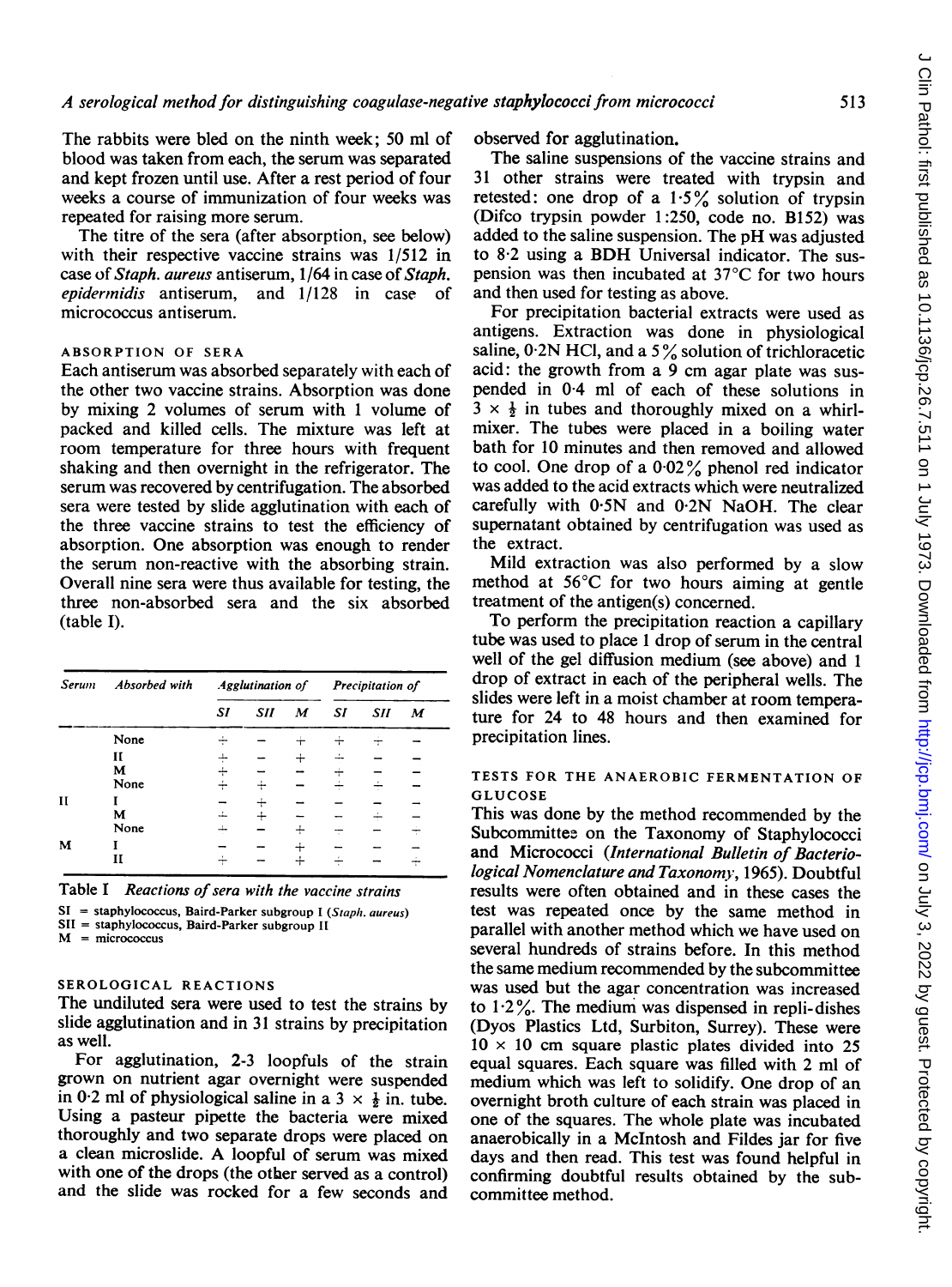#### PHAGE TYPING

A set of <sup>19</sup> phages, kindly supplied by Professor R. E. 0. Williams, was used for typing all the 176 strains. The method of typing was essentially similar to that used for coagulase-positive staphylococci (Blair and Williams, 1961). Typing was done at 100 RTD.

# **Results**

Unabsorbed sera when tested with the vaccine strains were somewhat non-specific, specially by agglutination. Treatment of the cells with trypsin was done on the assumption that this enzyme may remove by digestion possible surface blocking antigens or non-specific protein antigens. It was found, however, that this treatment increased the tendency to cross-reactivity. For this reason agglutination was performed with untrypsinized saline suspensions.

As shown in table I, at least one absorbed serum reacted specifically with its homologous vaccine strain by agglutination and precipitation. However, when the precipitation technique was applied to test the rest of the strains it was found in the 31 strains tested that only few reacted with the sera by this method. All 176 strains were therefore tested by agglutination only using a saline suspension of each strain against both Staph. epidermidis and micrococcus absorbed antisera. Staph. aureus antiserum was not used in testing this group of strains. Table II shows a comparison between the results of biochemical and agglutination tests in distinguishing coagulasenegative staphylococci from micrococci. Of 113 strains classified biochemically as staphylococci, 99 reacted with the Staph. epidermidis antiserum alone, seven with the micrococcus antiserum, and seven with neither. Of 63 micrococci, 55 reacted with the micrococcus antiserum, none with the Staph. epidermidis antiserum, and eight with neither. Thus 161 of the 176 strains  $(91\%)$  were classified serologically and in 154 of the 161 instances  $(95\%)$  the results of the serological and biochemical classification were in agreement. None of the strains tested

L. S. Nakhla

| <b>Biochemically</b> | Serologically |    |                    |     |
|----------------------|---------------|----|--------------------|-----|
|                      | S             | M  | <b>No Reaction</b> |     |
|                      | 99            |    |                    | 113 |
| м                    | 0             | 55 | 8                  | 63  |
| Total                | 99            | 62 | 15                 | 176 |

Table It Biochemical and serological classification of coagulase-negative staplhylococci and micrococci  $S =$  staphylococci:  $M =$  micrococci

reacted with the two sera at the same time. None of the strains diagnosed biochemically as micrococci was mistaken serologically as staphylococci. Table III shows the classification of the strains from different sources and their ability to be typed by the coagulase-negative phages. In the case of the staphylococci, if we rely on the serological test alone for selection of strains before typing, it is seen that 57 out of 99 strains  $(57\frac{9}{9})$  were typable. If, on the other hand, we rely on the biochemical test alone 61 out of 113 strains  $(54\%)$  would be typable. The difference between the two percentages was not statistically significant. It is noted also from this table that about  $19\%$  of micrococci were typable by these phages. Table IV shows the number and percentage of strains of staphylococci diagnosed by serology from different sources which were typable by the phages. The percentage of strains that could be phage typed among nasal staphylococci was significantly higher than those from the other sources combined ( $P < 0.005$ ).

The 15 strains which did not react with these two

| <b>Source</b> | Number<br>Serologically<br>Staphylococci | Number (and Percentage)<br>Phage Typable |  |  |  |  |
|---------------|------------------------------------------|------------------------------------------|--|--|--|--|
| Nose          | 38                                       | 32<br>(84)                               |  |  |  |  |
| Urine         | 11                                       |                                          |  |  |  |  |
| Shunt         | 26                                       | 12<br>(41)                               |  |  |  |  |
| Blood         | 24                                       |                                          |  |  |  |  |

Table IV Phage typability of coagulase-negative staphylococci

| Classification     |             | <b>Number</b><br>Examined | Isolated from | Phage<br>Typable |              |              |  |
|--------------------|-------------|---------------------------|---------------|------------------|--------------|--------------|--|
| <b>Biochemical</b> | Serological |                           | Nose          | <b>Urine</b>     | <b>Shunt</b> | <b>Blood</b> |  |
|                    |             | o٥                        | 38            |                  |              |              |  |
|                    |             |                           |               |                  |              |              |  |
|                    |             |                           |               |                  |              |              |  |
| M                  |             |                           |               |                  |              |              |  |
| м                  |             |                           |               |                  |              |              |  |
| м                  |             |                           |               |                  |              |              |  |

Table III Classification, origin, and phage typability

 $S =$  staphylococci;  $M =$  micrococci;  $-$  = non-reactive with the sera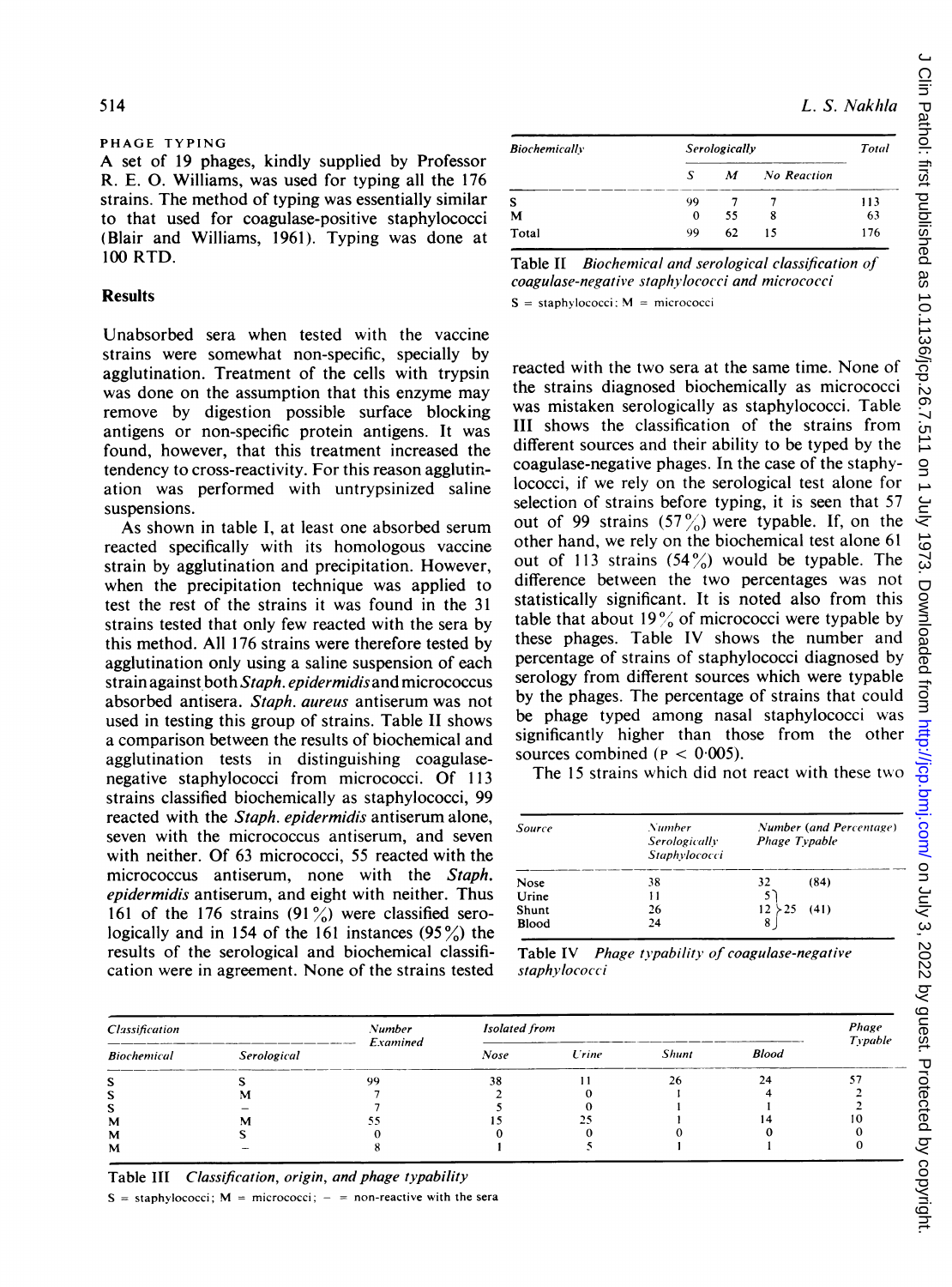sera did not show special cultural characters, were all except two non-typable by the coagulasenegative phages, and none of them was typable by the coagulase-positive phages. None was also agglutinated with Staph. aureus antiserum. Twenty strains of *Staph*. *aureus* were tested with all absorbed sera. Two did not react with any, 12 reacted only with *Staph. aureus* antiserum absorbed with micrococcus, six reacted with Staph. aureus antiserum absorbed with micrococcus as well as with micrococcus antiserum absorbed with SIL but not with micrococcus antiserum absorbed with Staph. aureus. This shows the importance of testing for coagulase to exclude Staph. aureus.

# **Discussion**

The advantages of a simple slide agglutination test to distinguish coagulase-negative staphylococci from micrococci are obvious. It was found that  $91\%$  of the strains examined were classifiable into either genus by this test. In 95 $\%$  of cases the results of the serological and biochemical classification were in agreement. The biochemical test, however, requires five days' incubation to give an answer and the results are often not clear-cut. None of the pre-immune sera of rabbits showed natural antibodies to Staph. epidermidis or micrococci, although all the preimmune sera reacted with the Staph. aureus vaccine strain. Natural antibodies to Staph. aureus are known to occur in different breeds of rabbit and can result in difficulties in serological typing of Staph. aureus (Oeding, 1960). Such difficulty was not encountered in the present work in the case of coagulase-negative staphylococci and micrococci.

It was hoped to use precipitation instead of agglutination to distinguish staphylococci from micrococci as it is believed that the major antigenic difference between the two lies in a polysaccharide antigen which has a different teichoic acid composition in the two genera (Morse, 1963; Davison and Baddily, 1964; Baddily et al, 1968; Grov and Helgeland, 1971) and polysaccharide antigens are known to react more specifically by precipitation. The antisera prepared reacted specifically after absorption with the homologous vaccine strains but failed to react with the majority of 31 strains tested. The reasons for this were not investigated but it is possible that the immunized rabbits did not produce enough antibodies against the polyseccharide antigens, a condition which has been encountered by other workers in preparing antisera to Staph. aureus (Julianelle and Weighard, 1934, 1935). Alternatively the method of extraction used was not adequate in extracting the antigens concerned from the strains. More gentle extraction at 56°C for two hours

instead of boiling was not successful either. However, the specific reactions obtained by agglutination in  $91\%$  of the strains with the absorbed sera fulfilled the object of the present study to distinguish staphylococci from micrococci to a great extent. No attempt was made to differentiate staphylococci or micrococci into serological subgroups corresponding to Baird Parker's (1963) biotypes. Such an attempt was not rewarding, as reported by Hasselgren and Oeding (1972), who examined 40 strains of micrococci representing the eight subgroups of Baird-Parker and found that these cocci have a number of agglutinogens without any systematic pattern. The majority of the agglutinogens were shared by many strains irrespective of biochemical type and no agglutinogens were characteristic of any biochemical subgroup. They added that strains of the same biochemical type were not more related antigenically than strains of different types. In the case of staphylococci Bayston (1972) found that sera of children with colonized Spitz-Holter valves have antibodies in high titre to one strain of coagulasenegative staphylococcus of 'subtype SII <sup>A</sup>'. He also examined a large number of strains and types of Staph. albus and found that they were all agglutinated by one immune serum. The findings of these authors as well as those in the present work suggest that there are possibly antigenic determinant(s) common to all Staph. epidermidis strains which are distinct from other determinant(s) common to all micrococci irrespective of their biochemical subgrouping.

Agglutination would be a useful quick screening test for sorting out staphylococci from micrococci, a procedure highly desirable before phage typing as it is known that the phages concerned act mainly on staphylococci (Verhoef et al, 1971a and b, 1972; Dean et al, 1973). Using agglutination as a screening test would not result in missing strains for typing as it was found that the percentage of typable staphylococci after biochemical did not differ statistically from that after serological screening.

<sup>I</sup> am deeply indebted to Dr M. T. Parker for continued encouragement and advice. <sup>I</sup> am grateful to Dr A. G. Towers, Dr N. Mortensen, Dr R. J. Holt, and to all pathologists in hospital laboratories for supplying the strains. <sup>I</sup> also wish to thank Professor R. E. 0. Williams for the generous supply of phages.

#### References

- Baddiley, J., Brock, J. H., Davison, A. L., and Partridge, M. D. (1968). The wall composition of micrococci. J. gen. Microbiol., 54, 393-396.
- Baird-Parker, A. C. (1963). A classification of micrococci and staphylococci based on physiological and biochemical tests. J. gen. Microbiol., 30, 409-427.
- Bayston, R. (1972). Serological investigations in children with colonized Spitz-Halter valves. J. clin. Path., 25, 718-720.